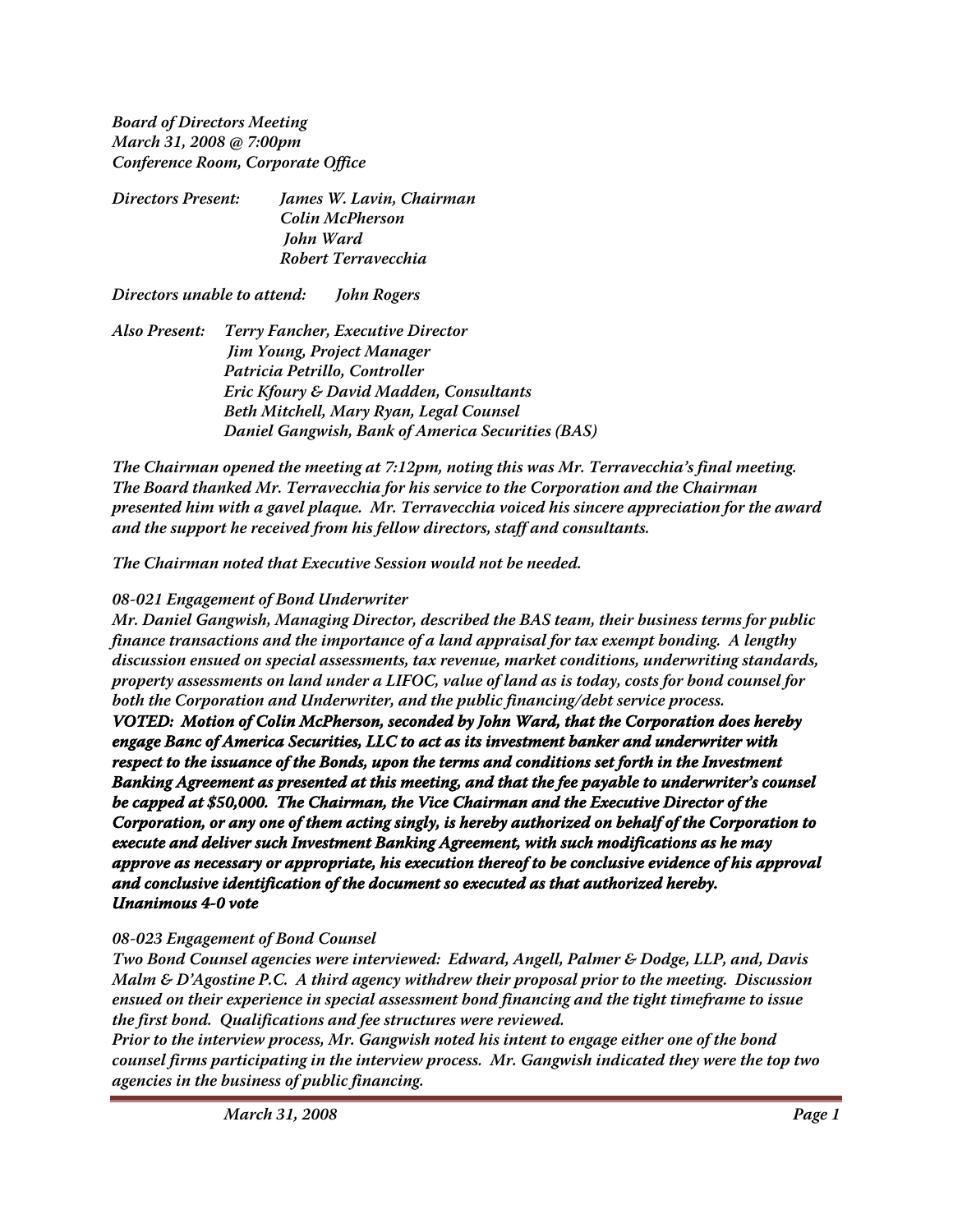**VOTED: Motion of Colin McPherson, seconded by John Ward, that Edwards Angell Palmer & Dodge LLP be and hereby is engaged as Bond Counsel with respect to the issuance of the Bonds, to serve in such capacity as a special municipal employee upon the terms and conditions set forth; and that the Chairman, the Vice Chairman and the Executive Director of the Corporation, or any one of them acting singly, is hereby authorized on behalf of the Corporation to execute and deliver such engagement letter, with such modifications as he may approve as necessary or appropriate, his execution thereof to be conclusive evidence of his approval and conclusive identification of the document so executed as that authorized hereby. Unanimous 4-0 vote**

### **08-022 Engagement of Bond Consultant**

**The Directors reviewed the proposed agreement for consultant services with Keenan Rice, MuniCap, Inc.**

**VOTED: Motion of Colin McPherson, seconded by John Ward, that MuniCap, Inc. be and hereby is engaged as financial advisor to the Corporation with respect to tax assessment matters, to serve in such capacity as a special municipal employee, subject to review by Legal Counsel; and that the Chairman, Vice Chairman and the Executive Director of the Corporation, or any one of them acting singly, is hereby authorized on behalf of the Corporation to execute and deliver such engagement letter, with such modifications as he may approve as necessary or appropriate, his execution thereof to be conclusive evidence of his approval and conclusive identification of the document so executed as that authorized hereby. Unanimous 4-0 vote**

**The Board was informed that the Enabling Legislation hearing would take place on April 3rd at the State House.**

#### **08-026 FY08 Budget – Revised**

**The Directors reviewed the proposed revision to balance the FY08 Budget and appropriate additional revenues realized after the original budget was prepared. The Directors agreed to recind the prior budget votes and vote a new budget to include the new revenues. Discussion ensued on LNR reimbursements and quarterly supplemental payments. Mr. McPherson requested a schedule showing cash flow.**

**Discussion ensued on additional expenses incurred for monitoring Phase 1A construction that continued into the winter months including the infrastructure for Memorial Grove Ave & Parkview St and related stormwater & underground utility issues.**

**The Project Manager informed the Directors of some of the quality control issues discovered by the Project Monitor, during construction, which were resolved with the LNR Construction Management Team. The Board requested monthly updates on the construction project.**

**VOTED: Motion of Colin McPherson, seconded by John Ward, that the Board rescind measure 07- 021 (original budget) and measure 08-007 (supplemental appropriation 1) and, that South Shore Tri-Town Development Corporation raise and appropriate \$2,423,679 to provide for the Corporation's expenses during FY08 and that the several sums herein set forth are hereby approved for the several purposes and are subject to the conditions specified, and the sources of funding for said expenditures are as outlined on the attached Sources and uses Budget. Unanimous 4-0 vote**

## **Minutes**

**Discussion ensued on the remaining Executive Session Minutes to be released upon the final execution of the EDC and the DDA.**